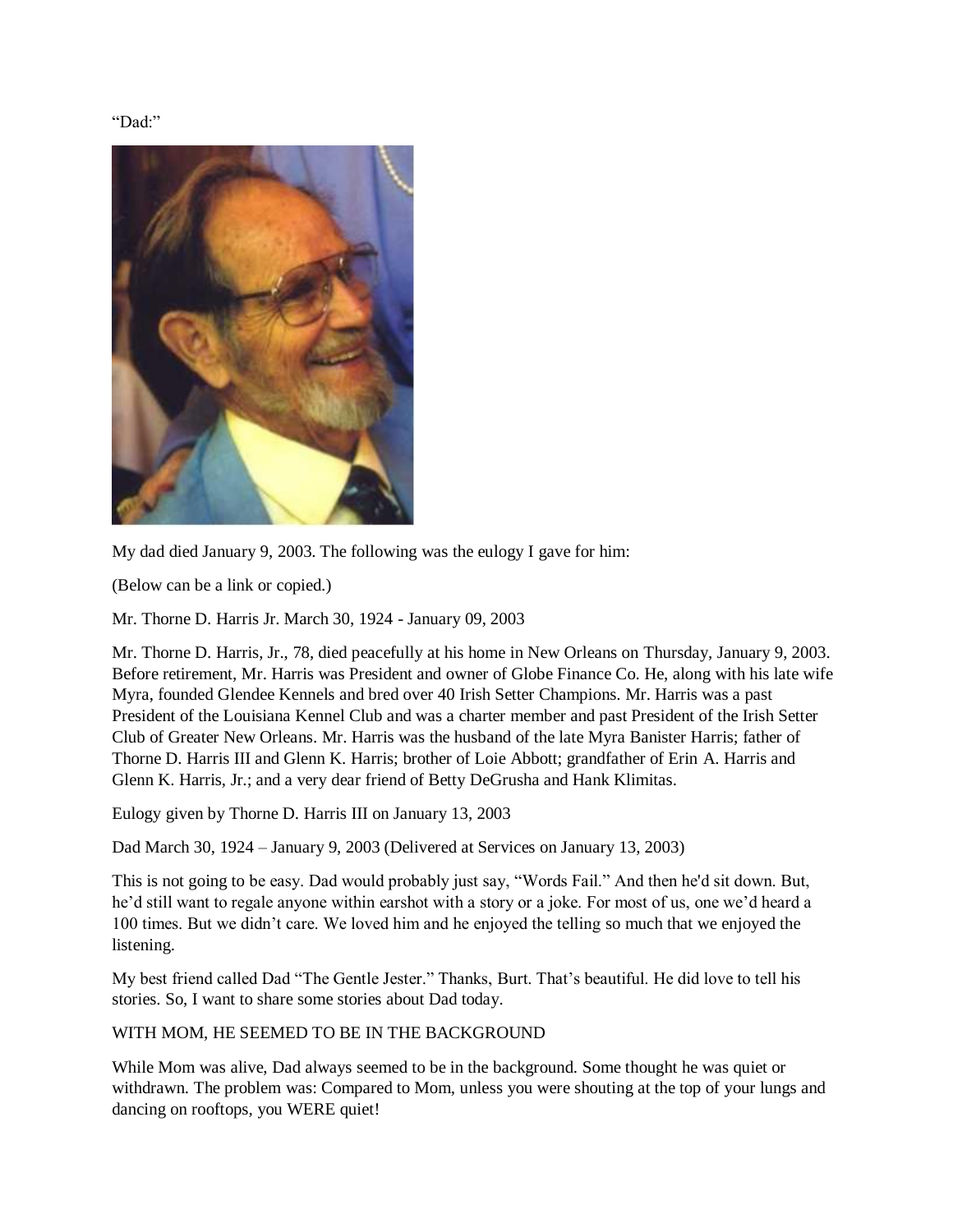Dad's job was to make Mom look good and nobody did it better. Whether it was running the camera while mom danced to Little Egypt on New Years Eve, or fixing leaks, or adding on to the house, Dad took care of things and made everything happen. In his words, he did whatever had to be done.

## HE DID WHATEVER NEEDED TO BE DONE

I remember growing up wondering how he did it all. He was up at 5:30 in the morning to feed the dogs. He brought Mom coffee in bed to help with her asthma. He woke Glenn  $\&$  me up for school. Then he went to Globe Finance and put in a full day's work.

When he got home, he would feed the dogs again, wash the dishes after dinner, and then start working on whatever household project was in progress. (He built or rebuilt everything on Turquoise St.: Bathrooms, kitchens, floors, paneling, wiring, plumbing, you name it.)

If he was lucky, around 10PM he would fall asleep in his chair, but by midnight, he was up again letting the dogs out for the last time that evening. He started again at 5:30AM.

## GLENDEE KENNELS

It was the same with Glendee Kennels. You might have seen the framed article in the other room about how the kennel came to be. Mom saw an Irish Setter and had to have one. Not only did Dad provide, but they started a prize winning kennel, producing 41 champions, and accumulating roomfuls of trophies. (Anyone need a dog trophy?) They had an international reputation and shipped their puppies all over the world.

Again, Dad made things happen, but was happy to let mom take the glory. The Glendee Kennels business card said it all. Along with a picture of Rocky (Ch. Glendee's Bourbon on the Rocks, for the uninitiated), were the words "Myra Harris, Professio

"Thorne Harris, Kennel Boy."

# DAD KNOWS

My favorite movie, "It's A Wonderful Life" has a scene in which a young George Bailey needs advice and he sees a sign that reads: "Ask Dad, he knows." Not only did Dad know, but he could do. And not knowing when he started never stopped him from doing! Dad almost never called on a "professional." Anything that needed to be done, he did:

Tear down the wall between the kitchen and breakfast room? No problem. Install new kitchen cabinets? No problem. Wire the house for extra telephones and speakers in multiple rooms? No problem. Add a cabana, a workshop, a club house, a bathroom? No problem Need to create a Solar System for a Christmas decoration? No problem. Need a balloon drop at midnight from a low-ceilinged den? No problem. Dad did all these things with such finesse and grace that he made it seem easy. But it was a lot of hard work and perseverance.

Once, while in the Garden Club, mom decided she would make a hat out of camellia blossoms. However, she and Dad talked it over and decided that, for dramatic effect, the flowers should start at the top with tight little buds and gradually wind around the hat with buds and flowers of ever increasing size, with the biggest on the outside. Think about that! The plan was to find exactly the right blossoms, in exactly the right shape, in exactly the right size, in exactly the right stage of opening, and, because the Garden Club was not going to change the date of the show, all of this had to occur at exactly the precise right moment in time. The whole concept seems crazy. But for Dad, no problem.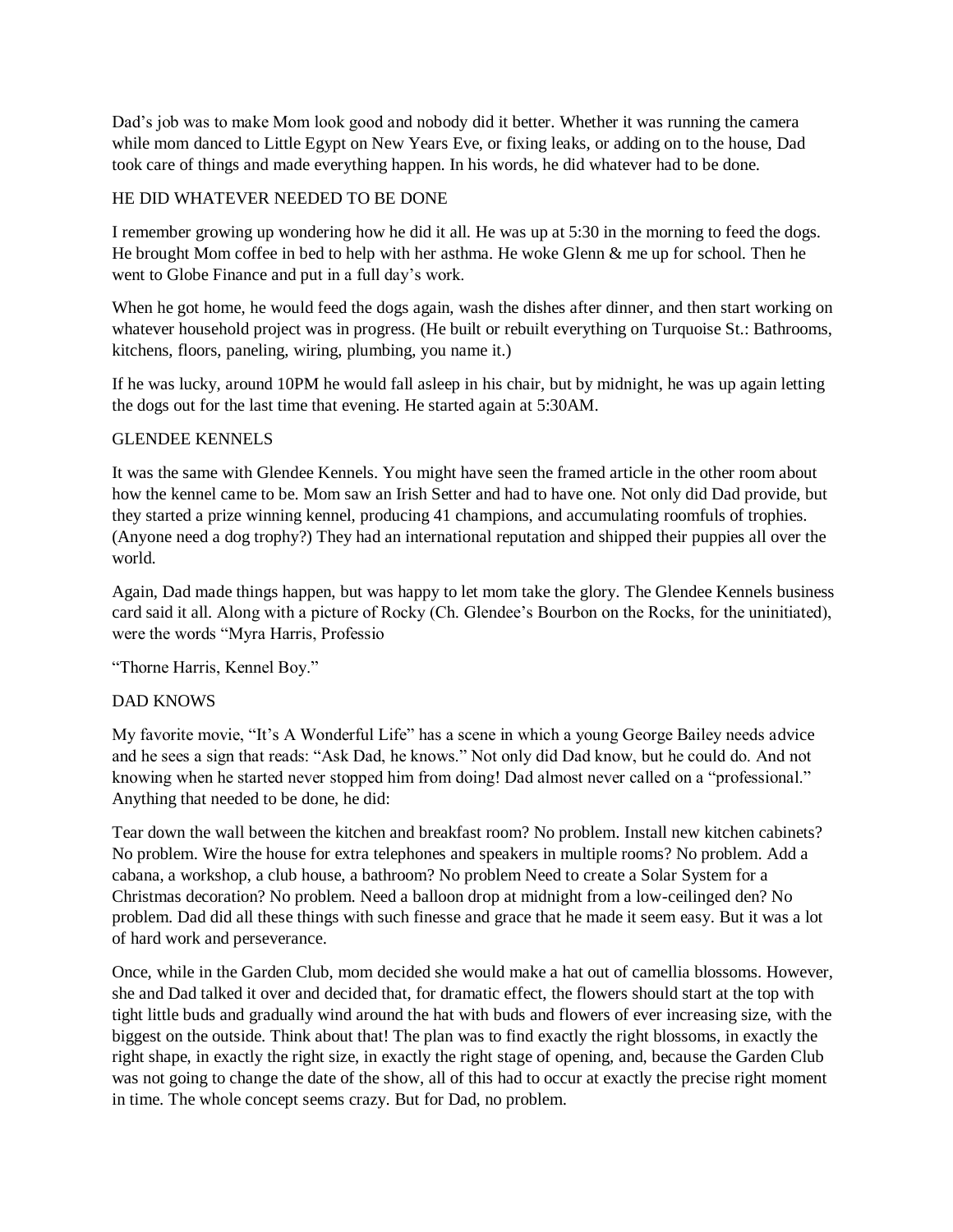When the time approached for the show, they had a camellia bush, and it had buds. But they were not going to be graduated in the correct sizes, so every night for a week, Dad would set his alarm, go outside in the middle of the night, and train a light on certain sections of the plant so different flowers would open at different times, so they could get the effect they wanted for the hat. Mom won first prize, of course. Dad was not mentioned.

## HE WAS ALWAYS THERE, EVEN AFTER I MARRIED

Even after I was married, I called on him whenever I had a question. One Christmas, we bought a model car raceway set for the nieces and nephews to play with on Christmas Eve. But the track was too big and cumbersome to set up and tear down over and over again. It needed to be fastened to a wooden surface and kept secure, but how? Nailing it was out of the question and trying to fasten all of those pieces with screws would have been extremely time-consuming. Dad not only immediately told me how to accomplish the goal simply and quickly, but came over that night with the special glue AND the fixative to speed up and finalize the process.

If I needed a special tool, he always had it. And he could show me how to use it.

Dad also gave freely without the need for acknowledgment.

After Mary & I eloped, Mom was, shall we say, a bit upset. Glenn reminded me the other day that she forbade him to speak to me. Mary & I were in Baton Rouge, with no money, no jobs, and law school looming. Dad slipped me a \$100 bill and said: "Don't tell your mother."

And later, when we were robbed of our tiny 12 inch TV, who showed up unannounced the next day with a new TV? Dad. He drove from New Orleans to Baton Rouge to surprise us!

## FLAIR FOR THE DRAMATIC

Dad had his own flair for the dramatic.

On one trip, mom needed her asthma medicine, which she had run out of. They were in a strange city and did not have a prescription. The druggist did not want to give them the medicine….until Dad faked an asthma attack of his own in front of the druggist. He got the medicine.

Or the time we were working on an English project for Glenn one Sunday – Remember Links of Literature? We needed some gold leaf paint to complete the project, so Dad and I went down to the TG&Y. Unfortunately, when we got to the checkout counter, we were told that, because it was Sunday, the law at the time, did not allow them to sell that particular item. Dad calmly placed enough money on the counter to cover the item, looked the checker in the eye, and said: "You have two choices: You can either ring this up and charge me, or call the police. But, either way, I'm walking out with this." She rang it up.

He once went to Charity Hospital after a friend was injured, only to find him languishing in the hall waiting to be seen by a doctor. Dad simply impersonated a doctor and ordered the nearest nurse and orderly to take this man to X-Ray and start an evaluation.

He was always willing to help and gave his advice freely. At least, until the Bar Association asked him to please stop practicing law without a license.

## FIERCELY SELF-RELIANT

Dad could be fiercely self-reliant. Some would say "pig-headed and obstinate."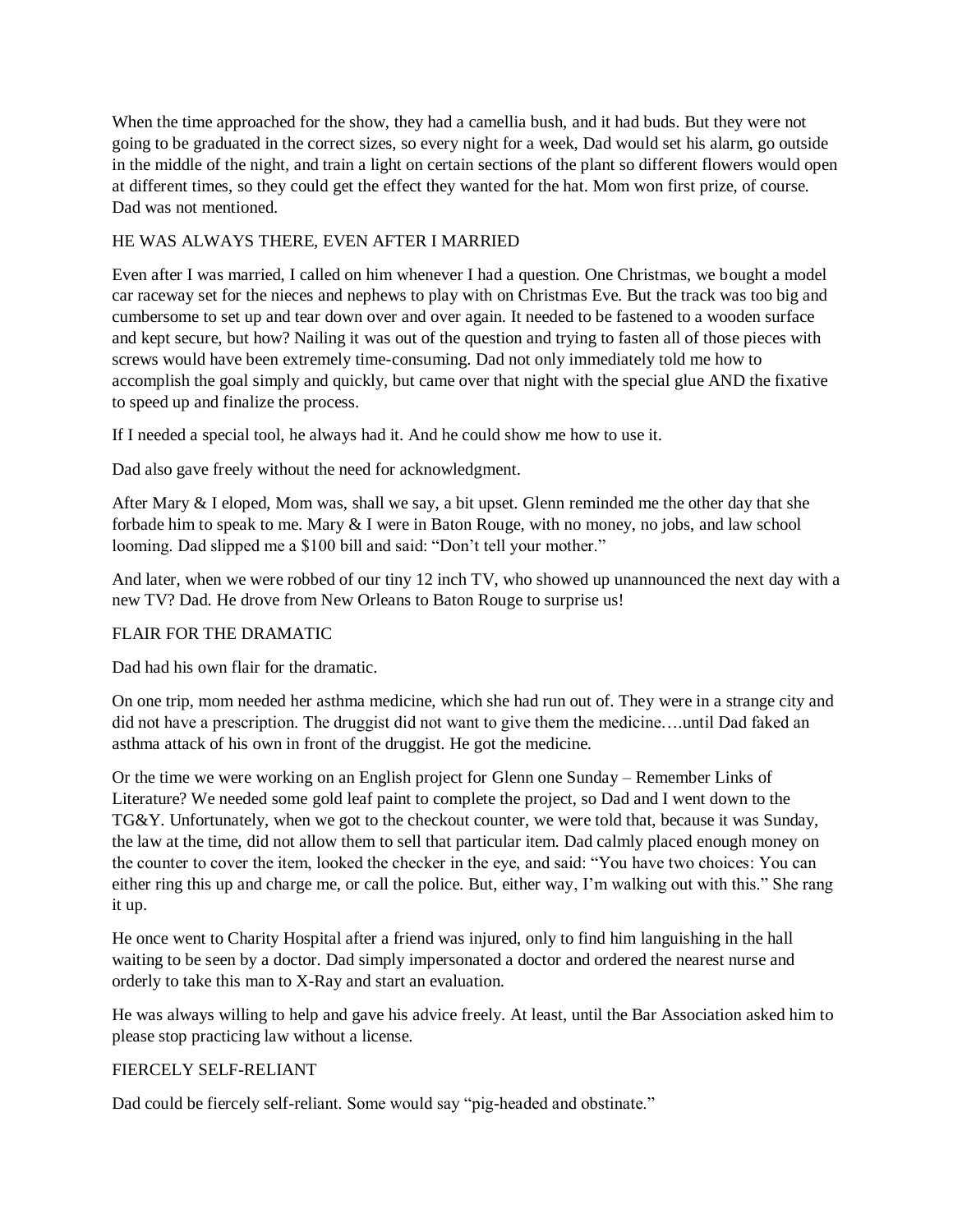I remember asking my mother where Dad was a half hour before a 4th of July party at our house only to be told that he was on his way to the hospital. He had discovered he had blood poisoning – he saw a red streak running up his leg. So, he drove himself to the hospital, got it treated, and drove back to the party….in time to barbecue the chicken and hot dogs.

He steadfastly refused help – because he could do everything himself.

Two weeks after his first, massive heart attack in 1985, Mom came home to find him on the roof installing a new TV antenna. After all, he explained, his doctor said he could resume "normal" activities. It's just that the doctor didn't realize what was normal for Dad!

### MOM DIED IN 1987

When mom died in 1987, we were all concerned that Dad would waste away with nothing to do, no purpose in life. Mom had always kept him so busy….

But that was not Dad. He was not going to quit. He decided he would live. He renewed old acquaintances, pursued hobbies, visited friends.

### **HOBBIES**

He became an avid radio control airplane enthusiast. He loved to build models. Even after his physical condition prevented him from doing the walking necessary to fly, he continued to build the planes. We still have a number of these, some of which were never flown. But that wasn't the point. It was the building, the doing, that was important.

This love of aircraft spilled over into the dozens of books he read on aviation and the countless model planes he built, which we still have. He also built model boats, with and without radio control, some that were meant to float and some that were not.

Dad could do anything and never having done it before was not seen by him as an obstacle. He once told Glenn, "See that block of wood. That's a boat." Glenn said, "no way." It

was just a chunk of wood almost 2 feet long. Now, it's a beautiful Sloop on Dad's wet bar, which he also designed and built.

#### DAD'S HUMOR

No description of Dad would be complete without at least a brief word about his humor. He loved to tell stories and jokes. Usually, the same ones over and over again. Put him in a room and the joking would begin. However, rather than try to tell any of Dad's jokes, here are just the punch lines from a few of his favorites.

"I'd like two tickets to Pittsburgh."

"Why, that's the change of life."

"I don't know his name, but his face rings a bell."

#### KNOWN AND LOVED BY MANY

It is no wonder that everyone liked him. His old friends, some of whom he would call out of the blue after years, new friends, secretaries, clerks, and just about everyone he ran into. He always had a joke or story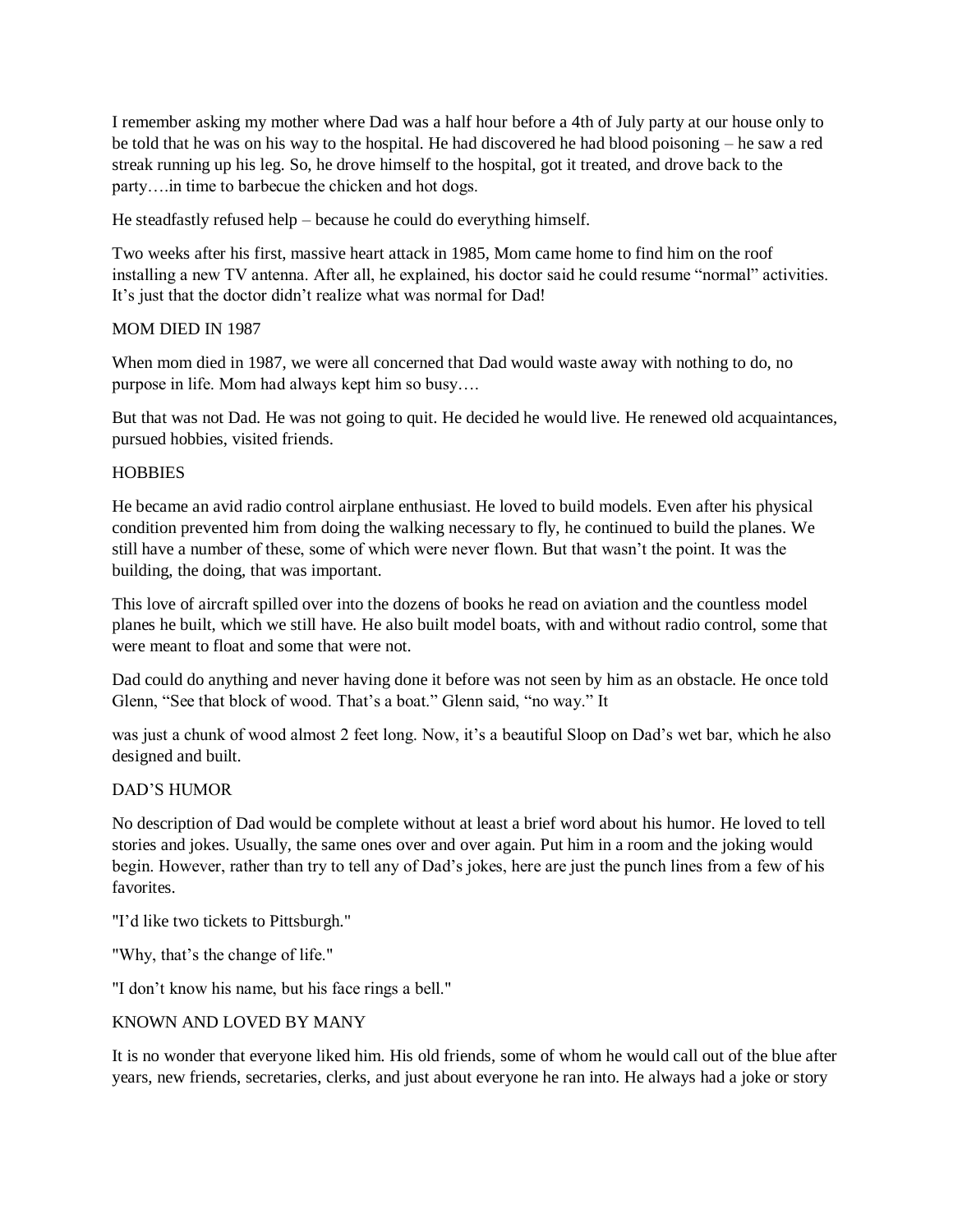at hand and was friendly to evertone. He kept up, as best he could, with his friends in the dog world. The LKC is dedicating the May Show to Dad!

His neighbors have come one by one to tell me what an incredible asset he was to the neighborhood and how much he will be missed. He opened his home to everyone. Many of the neighborhood kids learned to swim at Dad's house in the last 10 years, even though he has not been in the water for a much longer time. His own children had long since grown, but that didn't mean the neighborhood kids couldn't come over and play with his grandson, Kevin, at his house.

He was known as the best martini and strawberry daiquiri maker in the neighborhood, even though his physical problems prevented him from partaking. He gave unstintingly of himself and asked for little in return.

Because of his stature in Irish Setters, Dad knew millionaires, inventors, and politicians. But he also was a friend to all neighbors, handymen, clerks, janitors, and anyone who wanted to chat – or listen to one of his many stories. He could truly "walk with kings' but not "lose the common touch".

### COMMENTS FROM MY FRIENDS

A few of my friends emailed me when they heard the sad news. What they said was touching. These are just a few of the comments:

### Bill Sickinger wrote:

"Although I didn't have much contact with him, I always admired his wit and happy-go-lucky approach to life. It seemed that whenever I saw him, he was genuinely glad to see me, and he always had something cheerful to say.

"

And from Ron Dubroc in Houston:

"[He] was one of my most fav people. He was one of the few people who left a strong influence in my life. He was a wise soul. And he had class and style. He enjoyed life as a New Orleanian should. He tolerated us as obnoxious teenagers, encouraged us as young men and on occasion counseled us as human beings.

"I remember to this day a piece of sage advice he gave me as a 17 year old. He said, "You

don't have to be first to be the best." "I had the opportunity to talk to him about a couple of years ago or so. I wasn't sure he would recognize my voice after 20+ years, but he did. We talked for quite a while........ like no time had passed at all. It was quite comfortable, quite natural.........but isn't that the way [he] was??"

From Tom Stirewalt:

"I only met your Dad the one time (at the 2002 Office Christmas party). I liked him. He was a dog person.

"I am sorry for your loss, but I'm sure your Dad made lots of souls happy at the Rainbow Bridge.

And Burt, describing "The Gentle Jester":

"Your father lived his life on his own terms.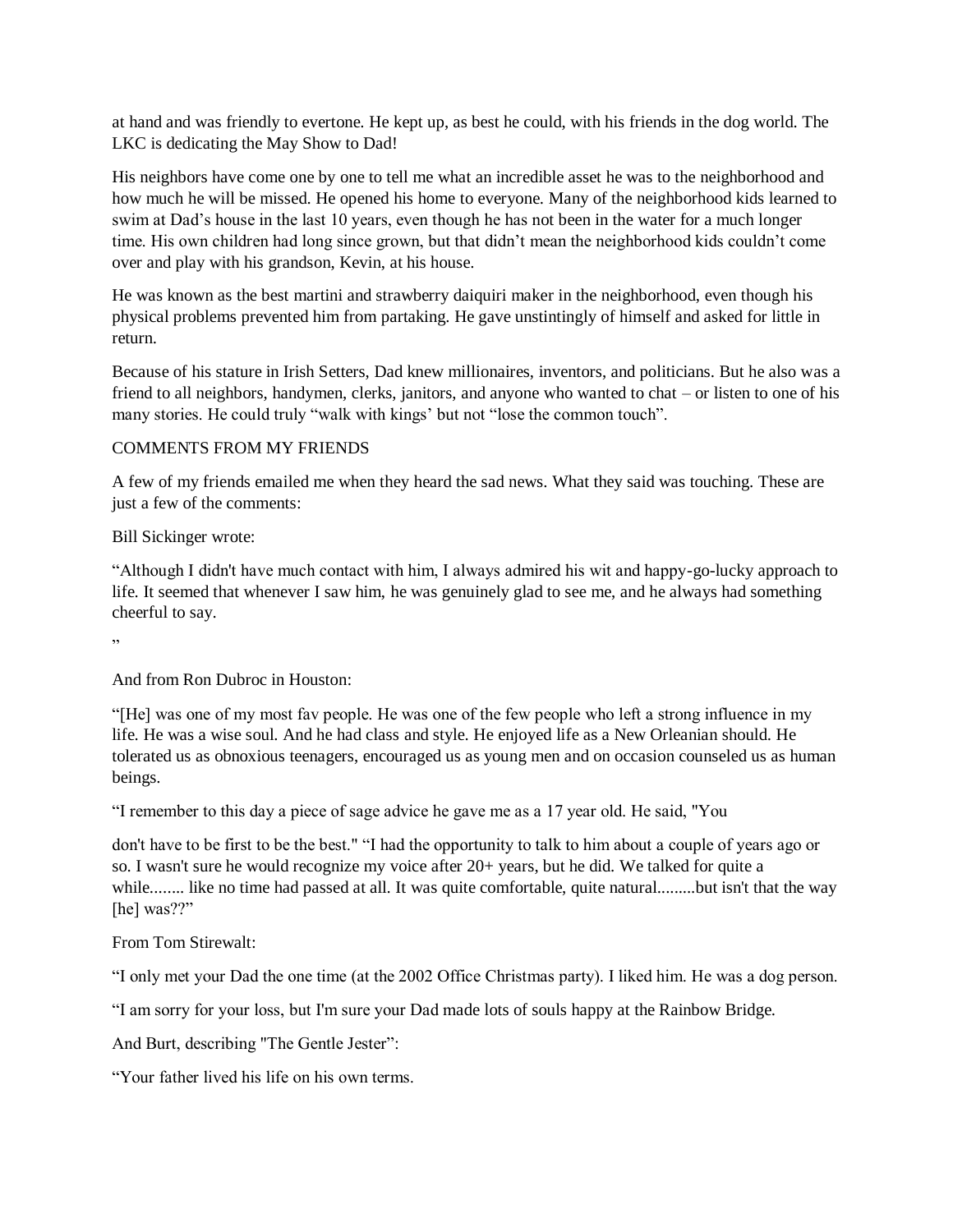"He was well pleased to be with you as long as he was. Remember his wily kindness that slipped you some cash while you were in law school. He loved you more than any principle. Being right wasn't important to him. He surrendered his ego to entertain, to serve and to love those around him. He was a man...a man to be proud of...a man to emulate...a man to cherish in your heart every day of your life...as he did cherish you.

Thank you all.

## TWO SPECIAL PEOPLE

I want to mention, all too briefly, two very special and important people in Dad's life.

## **HANK**

Hank Klimitas was almost like ANOTHER SON to Dad. Dad loved to help out down at Hank's veterinary clinic. It gave him another purpose and reason to get up each day. Of course, Dad was up for anything, from opening up the office and being behind the counter, to helping with the books and offering advice on the new location and operation. Dad even volunteered to do surgery, although Hank assures me that, despite Dad's offers, he didn't let Dad operate on any pets …or people.

I know Dad was thrilled to help and he often spoke of the dinners, outings, and work down at the clinic.

Hank, he loved you, and Glenn and I appreciate all that you did for Dad. Thanks.

### **BETTY**

In the last few years, Betty DeGrusha brought a new spark and twinkle to Dad's eye, and a new spring to his step. Although a very private person at heart and not one to share details, he made it clear how much he cared for you, Betty. After mom died, Dad eventually started going out, dancing, and seeing people. But he never felt comfortable bringing anyone else to our house for Christmas Eve. That was a real tribute!

Not only was Betty good for Dad, giving him the opportunity to enjoy many of his favorite things like dancing and going to the Jefferson Orleans (where they came to be known as Fred & Ginger because of all of the dancing), but on several occasions she actually saved his life. It was Betty who convinced him to go to the hospital over a year ago when he "wasn't feeling well." It turned out that he was having multiple heart attacks and, had it not been for Betty getting him to

the hospital that night, we undoubtedly would have missed this last year with Dad. Betty also kept close tabs on him and called me or Glenn whenever Dad needed convincing to see a doctor or take medicine. Thank you, Betty, for all you have did for Dad. He loved you, and Glenn & I feel that he was richer for the experience.

#### HIS FAVORITE POEM

Dad never asked for much. He was very difficult to buy for when it came to presents. If you asked him what he wanted, it was usually "whatever." He said he had everything he needed.

One of the very few times he expressed a definite view was when I asked him if there was anything special he would like read at his service. He first said no, then changed his mind. He wanted his favorite poem, Invictus, read.